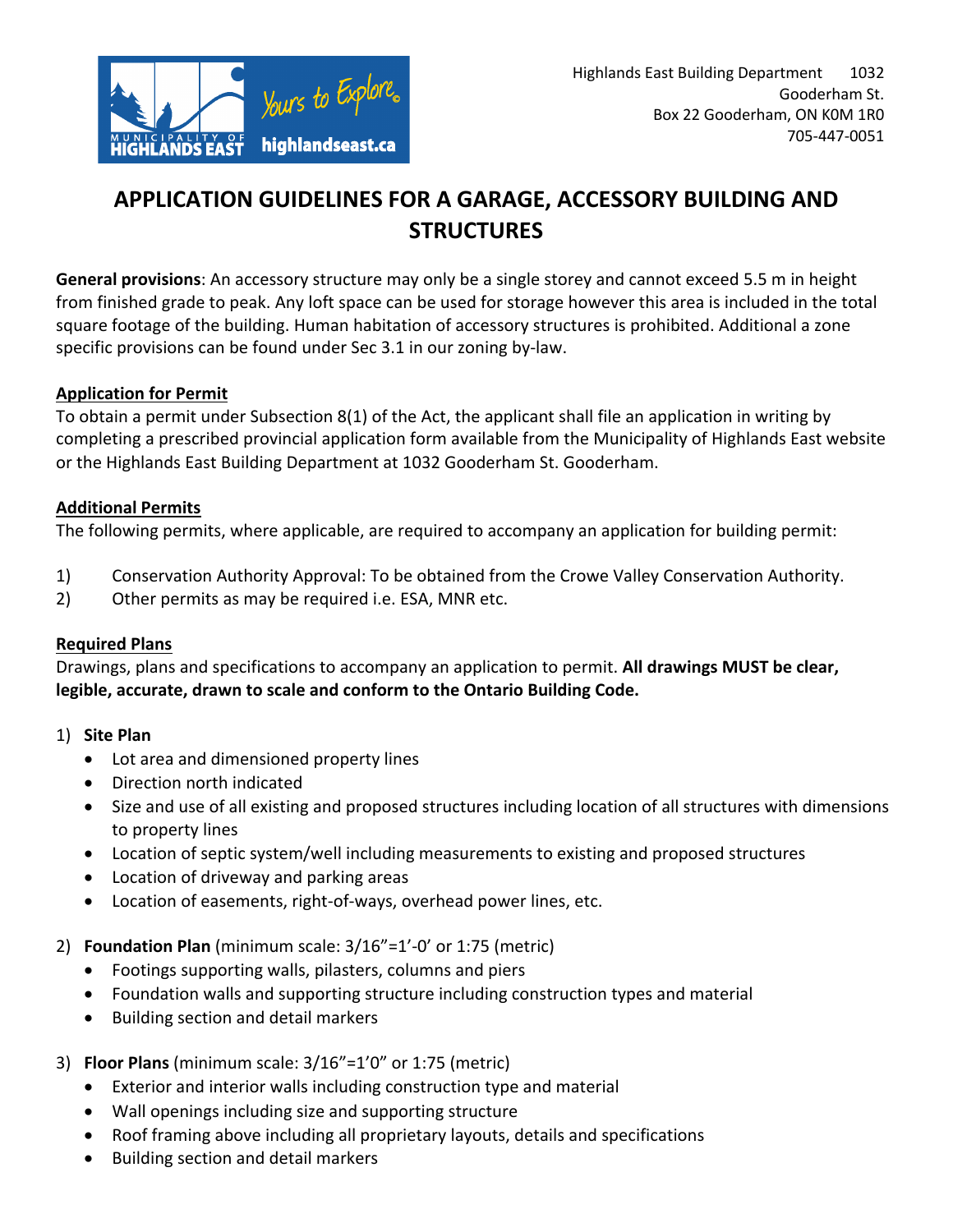- 4) **Building Elevations** (minimum scale: 1/8"=1'-0: or 1:100 (metric)
	- All building profiles showing finishes, location of openings, etc.
	- Dimensioned floor to ceiling heights
	- Dimensioned building height from finished ground level to peak of roof
	- Roof pitch and finish
	- Area of exposed building face, percentage of unprotected openings and limiting distance where applicable.
- 5) **Sections and Details** (minimum scale: ¼"=1'-0" or 1:50 (metric)
	- Building section including specifications for foundations, wall, floors, roof assemblies, etc.
	- Dimensioned floor to ceiling heights

#### 6) **Engineered Elements**

- Structural floor slabs exceeding 55m sq. (592 sq. ft.) shall bear the design engineer's seal and signature and shall accompany the application for permit
- Truss drawings with layout shall accompany the application for permit.
- Sealed and signed truss drawings with layout shall be submitted to the building department prior to booking framing inspection
- Engineered floor systems including joists, beams and lintels shall include layouts and member calculations and shall accompany the application for permit.

#### **General Notes:**

1) The permit application shall include 2 full size complete sets of prepared fully dimensioned construction drawings. A non-refundable application fee of \$75.00 shall accompany the application for permit.

2) All drawings and specifications are to be project specific.

3) Refer to our zoning by-law, available on our web site (www.highlandseast.ca) for setback information, restrictions to location, size, height, etc. *(Also see general provisions a top of this document)*

4) All drawings are to be drawn to scale. The scale shall be noted on the drawings.

5) **DO NOT** include presentation graphics (furniture, vehicles, etc.) on construction drawings.

6) Where the proposed building is to be constructed within 1 metre of a required setback or survey monuments are not visible, verification of setback **MUST** be provided by an Ontario Land Surveyor prior to footing inspection.

7) Required inspections are noted on the Mandatory Inspection Report. Inspections will be conducted within 2 business days from receipt of notice. Inspections will only be conducted on the assigned days.

8) Any changes to the approved plans must be reviewed by the Building Department prior to commencement of construction. There may be a 100.00 fee for revisions.

9) With some exceptions accessory structures less than 10 m sq. may not require a building permit. It is the responsibility of the property owner to call the building department to confirm.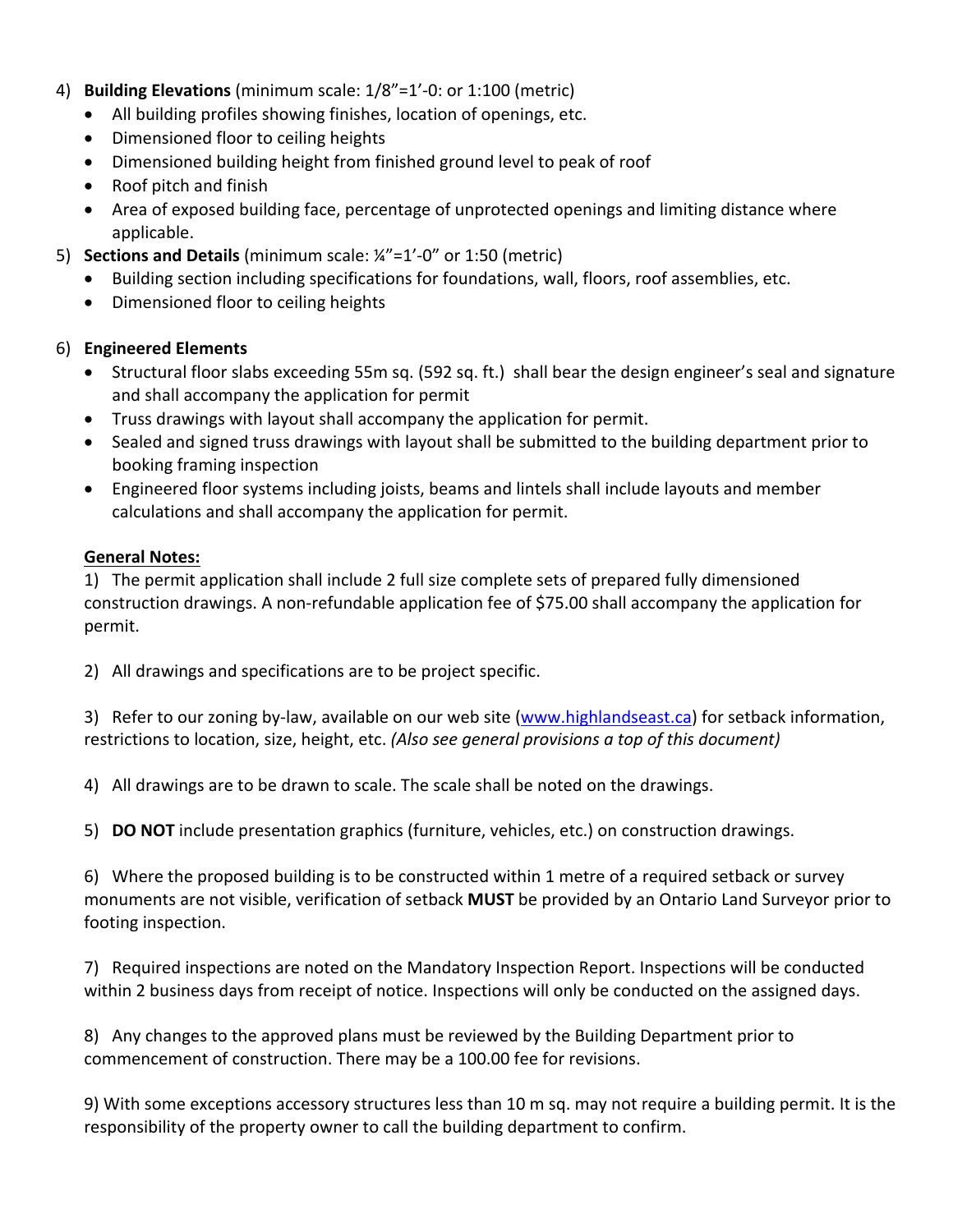

## Sample Site Plan



*NOTE: All measurements must be accurate*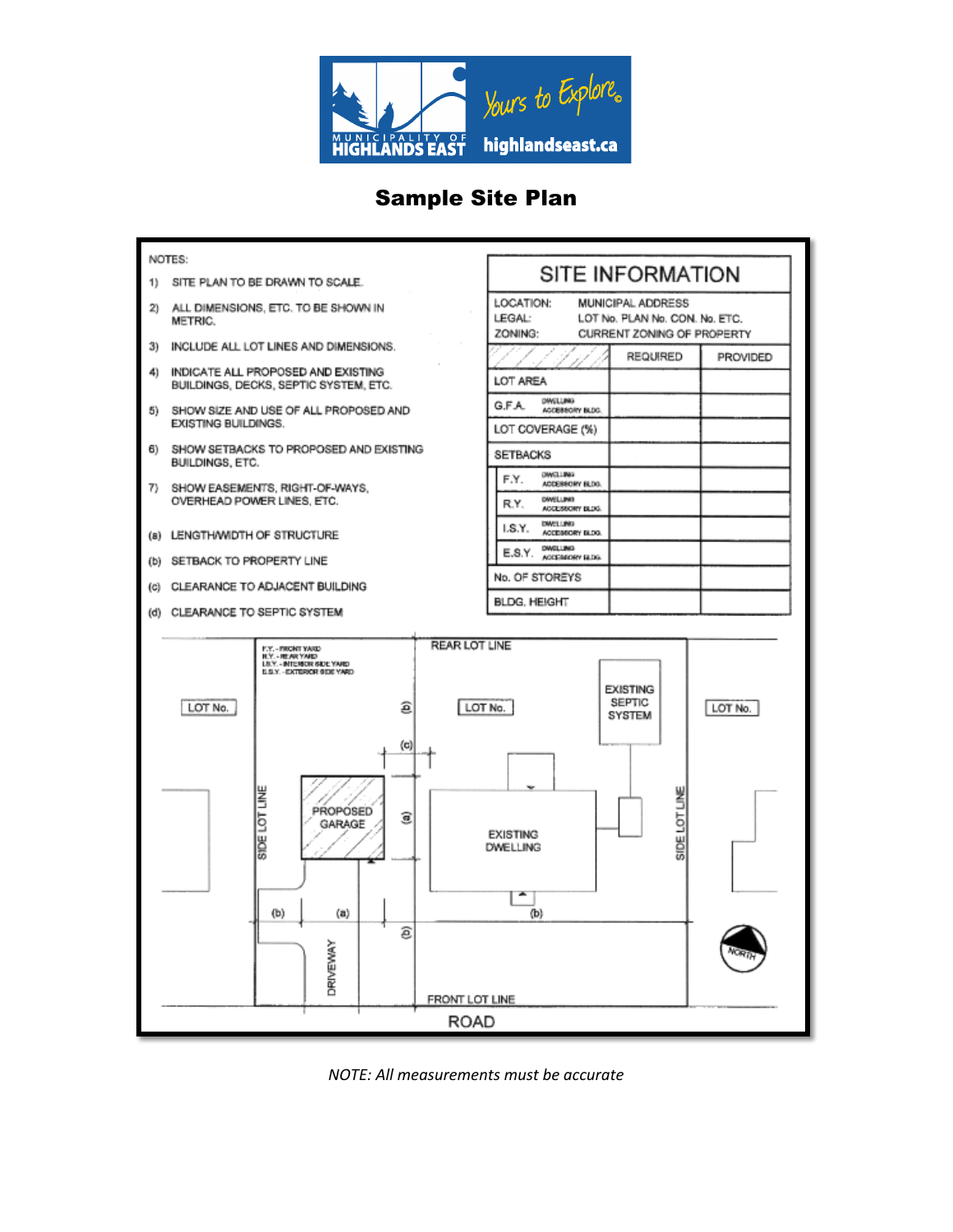

# Sample Garage Drawing – Sections & Floor Plan